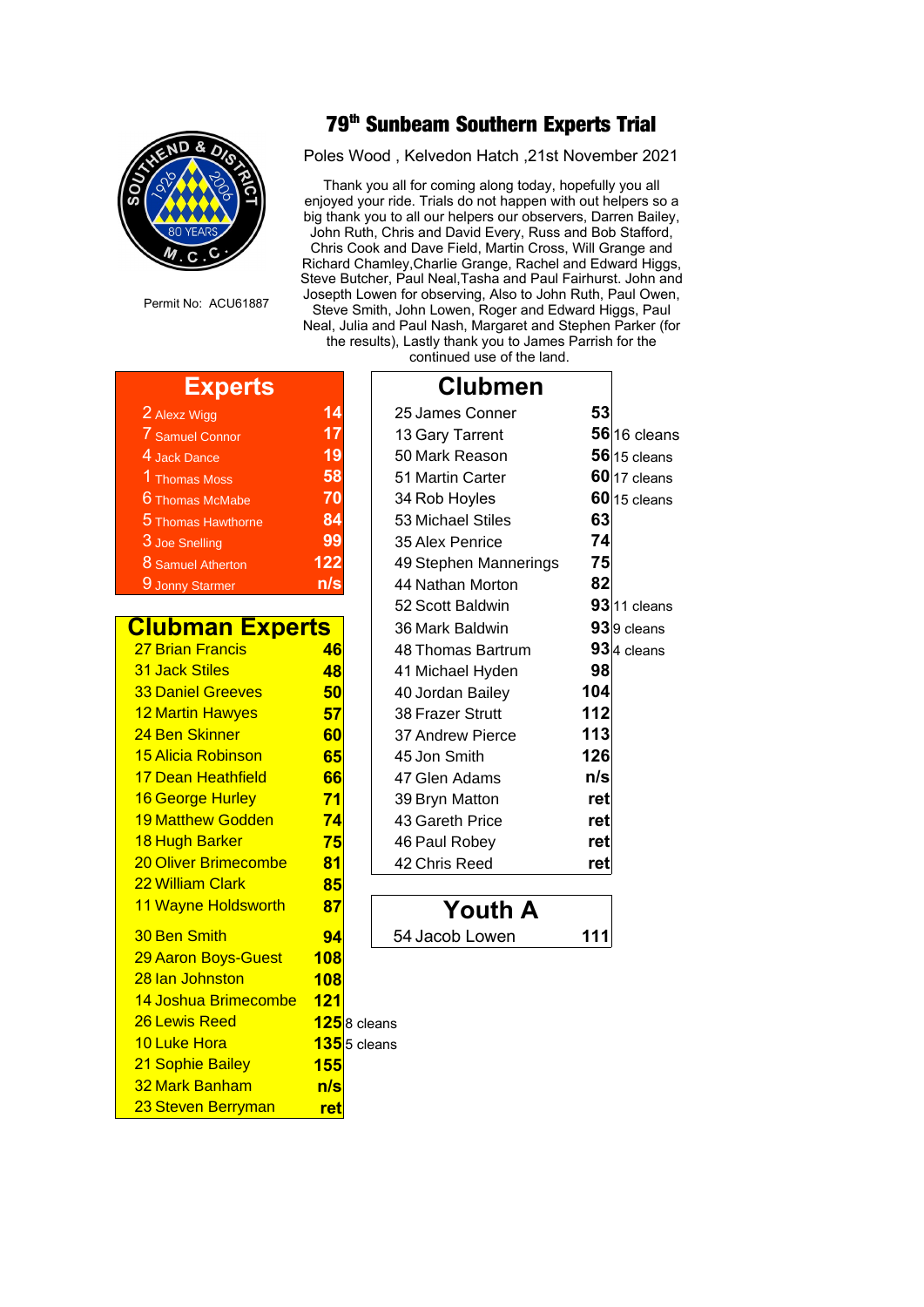

**th Sunbeam Southern Experts Trial**

Poles Wood , Kelvedon Hatch ,21st November 2021

Permit No: ACU61887

| <b>Rider</b><br><b>Number</b> | 1              | $\overline{2}$ | 3                | 4              | 5                | 6              | 7                       | 8              | 9                | 10             | $\mathbf{1}$<br>1 | 12             | Lap<br>Total   | Total | 0              | 1              | $\overline{2}$   | 3                | 5              |
|-------------------------------|----------------|----------------|------------------|----------------|------------------|----------------|-------------------------|----------------|------------------|----------------|-------------------|----------------|----------------|-------|----------------|----------------|------------------|------------------|----------------|
|                               | 5              | 5              | 1                | 3              | 0                | $\overline{0}$ | 3                       | $\overline{0}$ | $\overline{0}$   | 1              | 1                 | 1              | 20             | 58    | 4              | 4              | $\overline{0}$   | $\overline{2}$   | $\overline{2}$ |
|                               | 0              | 5              | 1                | 3              | 0                | 0              | $\overline{2}$          | 0              | 0                | 0              | 0                 | 5              | 16             |       |                | 1              | 1                | 1                | $\overline{2}$ |
|                               | 0              | 5              | 5                | 5              | $\boldsymbol{0}$ | 0              | 3                       | 1              | $\mathbf 0$      | 0              | 0                 | 3              | 22             |       | 6              | 1              | 0                | $\overline{2}$   | 3              |
| $\overline{2}$                | $\overline{0}$ | 5              | $\overline{0}$   | $\overline{0}$ | $\overline{0}$   | $\overline{0}$ | $\overline{\mathbf{1}}$ | $\overline{0}$ | $\overline{0}$   | $\overline{0}$ | $\overline{0}$    | 0              | 6              | 14    | 10             | 1              | $\overline{0}$   | $\overline{0}$   | $\overline{1}$ |
|                               | $\overline{0}$ | 0              | $\overline{2}$   |                | 0                | 0              | 1                       | 0              | $\bf{0}$         | 0              | 0                 | 0              | 4              |       | 9              | $\overline{2}$ | 1                | $\overline{0}$   | $\overline{0}$ |
|                               | $\mathbf 0$    | 0              | 0                | 3              | $\mathsf{O}$     | 0              | 1                       | $\overline{0}$ | $\mathbf 0$      | 0              | $\overline{0}$    | 0              | 4              |       | 10             | 1              | $\mathbf 0$      | $\mathbf 1$      | $\bf{0}$       |
| 3                             | 3              | 5              | 3                | 3              | 5                | $\overline{0}$ | 3                       | 1              | $\overline{0}$   | 5              | $\overline{2}$    | $\overline{2}$ | 32             | 99    | 2              | 1              | $\overline{2}$   | 4                | 3              |
|                               | 5              | 5              | 3                | 5              | 0                | $\overline{0}$ | 5                       | 3              | 5                | $\overline{2}$ | 1                 | 3              | 37             |       | $\overline{2}$ | 1              | 1                | 3                | 5              |
|                               | $\overline{2}$ | 5              | 3                | 5              | $\overline{2}$   | $\mathbf 0$    | 3                       | $\overline{0}$ | $\overline{2}$   | 0              | 5                 | 3              | 30             |       | 3              | $\overline{0}$ | 3                | 3                | 3              |
| $\overline{4}$                | $\mathbf 0$    | 3              | $\overline{0}$   | $\overline{0}$ | $\overline{0}$   | $\overline{0}$ | 1                       | $\overline{0}$ | $\overline{0}$   | $\overline{0}$ | $\overline{0}$    | $\overline{0}$ | $\overline{4}$ | 19    | 10             | $\overline{1}$ | $\overline{0}$   | 1                | $\overline{0}$ |
|                               | 0              | 5              | $\mathbf 0$      | 2              | 0                | 0              | 3                       | $\mathbf 0$    | $\boldsymbol{0}$ | 0              | 0                 | $\overline{2}$ | 12             |       | 8              | 0              | $\overline{2}$   |                  |                |
|                               | $\mathbf 0$    | 0              | $\boldsymbol{0}$ | 0              | $\mathbf 0$      | $\mathbf 0$    | 3                       | $\overline{0}$ | $\mathbf 0$      | 0              | $\overline{0}$    | 0              | 3              |       | 11             | 0              | $\overline{0}$   | 1                | $\bf{0}$       |
| 5                             | 1              | 3              | 3                | $\overline{2}$ | $\overline{0}$   | $\overline{0}$ | 5                       | 5              | $\overline{0}$   | 5              | 1                 | 5              | 30             | 84    | 3              | $\overline{2}$ | 1                | $\overline{2}$   | 4              |
|                               | 5              | 5              | 3                | 5              | 1                | $\overline{0}$ | 5                       | 3              | $\boldsymbol{0}$ | 5              | 0                 | 1              | 33             |       | 3              | $\overline{2}$ | $\boldsymbol{0}$ | $\overline{2}$   | 5              |
|                               | $\overline{2}$ | 3              | 3                | 5              | 0                | 0              | 5                       | $\mathbf 0$    | $\mathbf 0$      | 0              | $\mathbf 0$       | 3              | 21             |       | 6              | $\mathbf 0$    | 1                | 3                | $\overline{2}$ |
| $6\phantom{1}6$               | 3              | 5              | $\overline{2}$   | 5              | $\overline{0}$   | $\overline{0}$ | $\overline{3}$          | 1              | $\overline{0}$   | $\overline{0}$ | $\overline{1}$    | 5              | 25             | 70    | 4              | $\overline{2}$ | $\overline{1}$   | $\overline{2}$   | 3              |
|                               | 1              | 5              | 3                | 5              | 0                | $\mathbf 0$    | 3                       | 0              | 1                |                | 3                 | 3              | 25             |       | 3              | 3              | $\mathbf 0$      | $\overline{4}$   | $\overline{2}$ |
|                               | 1              | 5              | 5                | 5              | $\mathbf 0$      | $\mathbf 0$    | 3                       | 1              | $\mathbf 0$      | 0              | $\mathbf 0$       | $\mathbf 0$    | 20             |       | 6              | $\overline{2}$ | $\mathbf 0$      | 1                | 3              |
| $\overline{7}$                | 0              | $\overline{0}$ | $\overline{0}$   | $\overline{0}$ | $\overline{0}$   | $\overline{0}$ | $\overline{2}$          | $\overline{0}$ | $\overline{0}$   | 0              | $\overline{0}$    | 0              | $\overline{2}$ | 17    | 11             | $\overline{0}$ | 1                | $\overline{0}$   | $\overline{0}$ |
|                               | 0              | 0              | 1                | 1              | 0                | 0              | 5                       | $\mathbf 0$    | $\overline{0}$   | 0              | 0                 | 0              | 7              |       | 9              | $\overline{2}$ | $\boldsymbol{0}$ | $\overline{0}$   |                |
|                               | 0              | 0              | 1                | 0              | 0                | 0              | $\overline{2}$          | 0              | $\mathbf 0$      | 0              | $\mathbf 0$       | 5              | 8              |       | 9              | 1              | 1                | $\mathbf 0$      |                |
| 8                             | 5              | 5              | 5                | 5              | 3                | 1              | $\overline{5}$          | 3              | 1                | $\overline{2}$ | 3                 | 5 <sup>1</sup> | 43             | 122   | $\overline{0}$ | $\overline{2}$ | 1                | 3                | 6              |
|                               | 5              | 5              | 5                | 5              | 1                | 1              | 5                       | 0              | 5                | 3              | 5                 | 3              | 43             |       |                | $\overline{2}$ | $\overline{0}$   | $\overline{2}$   | 7              |
|                               | 5              | 5              | 5                | 5              | $\overline{0}$   | $\overline{0}$ | 5                       | $\overline{0}$ | $\overline{0}$   | 1              | 5                 | 5              | 36             |       | 4              | 1              | $\overline{0}$   | $\overline{0}$   | 7              |
| $\overline{9}$                |                |                |                  |                |                  |                |                         |                |                  |                |                   |                |                |       |                |                |                  |                  |                |
|                               |                |                |                  |                |                  |                |                         |                |                  |                |                   |                |                |       |                |                |                  |                  |                |
| 10                            | 5              | 5              | 5                | 5              | 5                | $\mathbf 1$    | $\mathfrak{S}$          | 5              | 5                | $\overline{2}$ | 5                 | 5 <sub>l</sub> | 51             | 135   | $\overline{0}$ | $\mathbf 1$    | $\mathbf{1}$     | 1                | 9              |
|                               | 5              | 5              | $\overline{5}$   | 5              | 5                | $\theta$       | $\mathfrak{S}$          | 3              | $\mathfrak{S}$   | $\mathbf 0$    | 5                 | 5              | 44             |       | $\overline{2}$ | $\mathbf 0$    | $\boldsymbol{0}$ | $\mathfrak{S}$   | $\overline{7}$ |
|                               | 5              | 5              | 5                | 5              | 5                | $\overline{2}$ | $\mathbf 1$             | $\mathbf 0$    | $\overline{2}$   | $\mathbf 0$    | 5                 | 5 <sup>2</sup> | 40             |       | $\overline{2}$ | $\mathbf 1$    | $\overline{2}$   | $\boldsymbol{0}$ | $\overline{7}$ |
| 11                            | 3              | 5              | $\mathbf 1$      | 5              | $\mathbf 0$      | $\mathbf 0$    | 1                       | $\mathbf 0$    | $\overline{2}$   | $\mathbf 0$    | $\overline{3}$    | 1              | 21             | 87    | $\overline{4}$ | 3              | $\overline{1}$   | $\overline{2}$   | $\mathbf{2}$   |
|                               | 1              | 5              | $\mathfrak{S}$   | 3              | $\mathbf 0$      | $\mathbf 0$    | 5                       | 5              | $\overline{2}$   | $\mathbf 0$    | 5                 | 5 <sub>l</sub> | 34             |       | 3              | 1              | $\mathbf 1$      | $\overline{2}$   | 5              |
|                               | $\overline{2}$ | 5              | 5                | 5              | $\mathbf 0$      | 1              | $\mathsf 3$             | $\mathbf 0$    | $\mathbf 1$      | $\mathbf 0$    | 5                 | $\overline{5}$ | 32             |       | 3              | $\overline{2}$ | 1                | 1                | $\sqrt{5}$     |
| 12                            | $\mathbf 0$    | 5              | $\mathbf 0$      | $\overline{2}$ | $\overline{0}$   | $\mathbf 0$    | $\overline{1}$          | $\overline{0}$ | $\overline{2}$   | $\mathbf 0$    | $\overline{1}$    | $5\vert$       | 16             | 57    | 6              | $\overline{2}$ | $\overline{2}$   | $\overline{0}$   | $\overline{2}$ |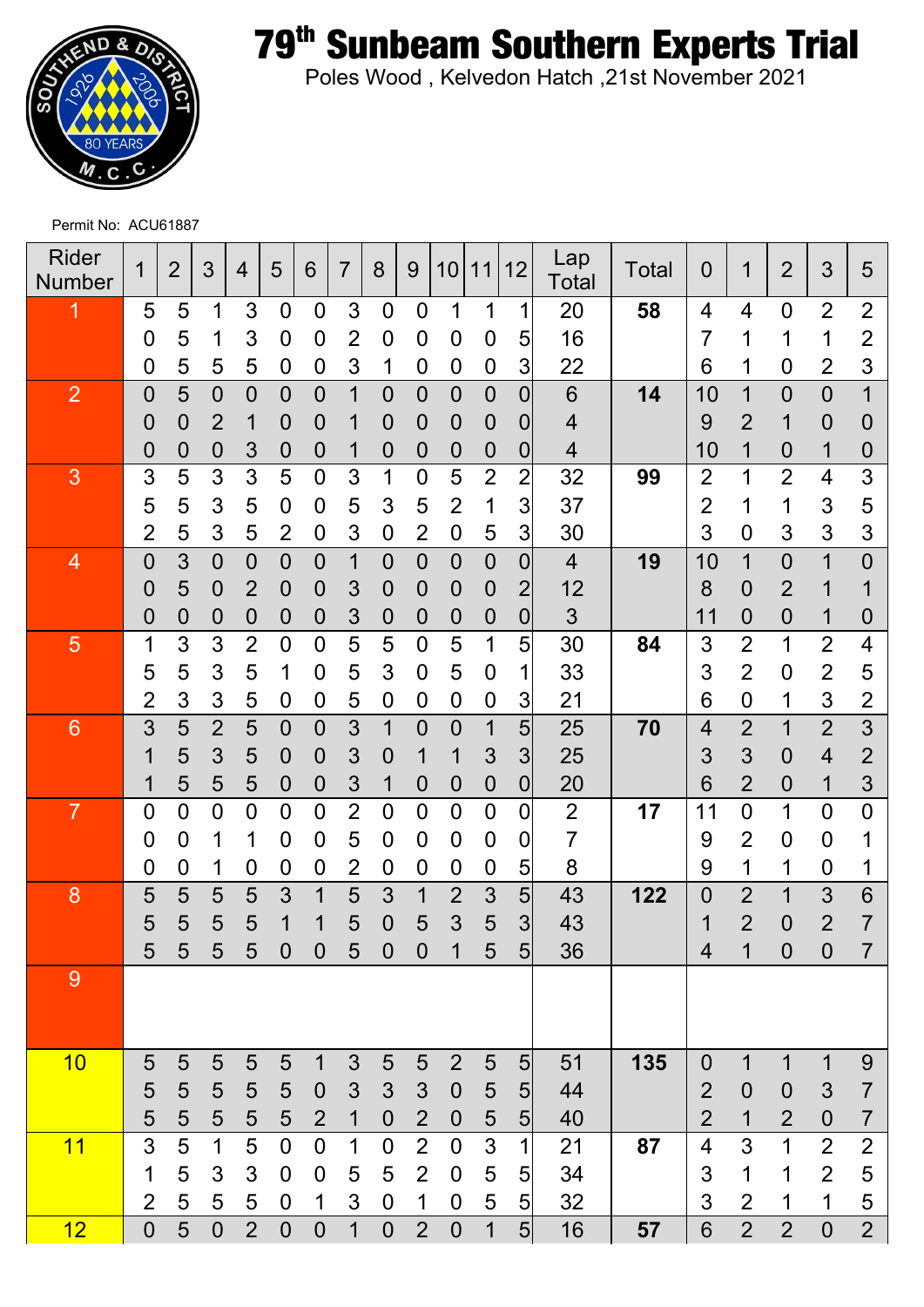|           | $\overline{0}$ | 5 | 1              | 3              | $\overline{0}$   | 0              | 5                | 0                | 3              | 0              | 1                | $\overline{2}$  | 20 |     | 5              | $\overline{2}$   | 1              | $\overline{2}$ | $\overline{2}$ |
|-----------|----------------|---|----------------|----------------|------------------|----------------|------------------|------------------|----------------|----------------|------------------|-----------------|----|-----|----------------|------------------|----------------|----------------|----------------|
|           | 0              | 5 | 1              | 5              | 0                | 0              | $\overline{2}$   | 0                | 1              | $\overline{0}$ | 5                | $\overline{2}$  | 21 |     | 5              | $\overline{2}$   | $\overline{2}$ | $\overline{0}$ | 3              |
| 13        | $\overline{0}$ | 5 | 3              | 1              | $\overline{0}$   | 0              | 1                | 1                | 1              | 0              | 5                | 1               | 18 | 56  | 4              | 5                | $\mathbf 0$    | 1              | $\overline{2}$ |
|           | 5              | 3 | 5              | 0              | 0                | 0              | 3                | 5                | 3              | 0              | 1                | 1               | 26 |     | 4              | $\overline{2}$   | $\overline{0}$ | 3              | 3              |
|           | 0              | 5 | 5              | 0              | 0                | 0              | 0                | 0                | 1              | 0              | 0                | 1               | 12 |     | 8              | $\overline{2}$   | $\overline{0}$ | $\overline{0}$ | $\overline{2}$ |
| 14        | 5              | 5 | 5              | 5              | $\overline{0}$   | $\overline{0}$ | 3                | 5                | 5              | 0              | 1                | 5 <sup>1</sup>  | 39 | 121 | 3              | $\mathbf 1$      | $\overline{0}$ | 1              | $\overline{7}$ |
|           | 0              | 5 | 5              | 5              | $\overline{0}$   | 1              | $\overline{2}$   | 5                | 5              | 5              | 5                | 5               | 43 |     | $\overline{2}$ | 1                | 1              | 0              | 8              |
|           | 5              | 5 | 5              | 5              | $\overline{0}$   | 1              | $\overline{2}$   | 3                | 5              | 1              | $\overline{2}$   | $5\overline{)}$ | 39 |     |                | $\overline{2}$   | $\overline{2}$ | 1              | 6              |
| 15        | 1              | 5 | 1              | 3              | $\overline{0}$   | 0              | 1                | 1                | 3              | 0              | $\overline{2}$   | 5 <sup>1</sup>  | 22 | 65  | 3              | $\overline{4}$   | 1              | $\overline{2}$ | $\overline{2}$ |
|           | 0              | 5 | 3              | 5              | 0                | 0              | 1                | $\overline{0}$   | 1              | 0              | 3                | 5 <sup>1</sup>  | 23 |     | 5              | $\overline{2}$   | $\mathbf 0$    | $\overline{2}$ | 3              |
|           | 0              | 5 | $\overline{2}$ | 5              | 0                | 0              | $\mathbf 0$      | 1                | 2              | 0              | 0                | 5               | 20 |     | 6              | 1                | $\overline{2}$ | 0              | 3              |
| 16        | 0              | 5 | 3              | 3              | $\overline{0}$   | $\overline{0}$ | 3                | $\overline{0}$   | $\overline{2}$ | 1              | $\overline{0}$   | 5 <sup>1</sup>  | 22 | 71  | 5              | 1                | 1              | 3              | $\overline{2}$ |
|           | 0              | 5 | 5              | 3              | $\mathbf 0$      | 0              | $\mathbf 0$      | 2                | 1              | $\overline{0}$ | $\mathbf 0$      | 5 <sub>5</sub>  | 21 |     | 6              | 1                | 1              | 1              | 3              |
|           | 0              | 5 | 5              | 3              | $\overline{0}$   | 0              | 1                | 1                | 3              | 3              | $\overline{2}$   | 5 <sub>5</sub>  | 28 |     | 3              | $\overline{2}$   | 1              | 3              | 3              |
| 17        | 1              | 3 | $\overline{0}$ | 3              | $\overline{0}$   | 0              | $\overline{2}$   | $\overline{0}$   | $\overline{2}$ | $\overline{0}$ | 5                | $\overline{0}$  | 16 | 66  | 6              | 1                | $\overline{2}$ | $\overline{2}$ | 1              |
|           | 5              | 5 | 5              | 3              | 0                | 0              | $\overline{2}$   | 0                | $\overline{0}$ | 0              | 0                | $5\overline{)}$ | 25 |     | 6              | $\boldsymbol{0}$ | 1              | 1              | 4              |
|           | 5              | 3 | $\overline{2}$ | 5              | 0                | 0              | $\overline{2}$   | 2                | $\mathbf 0$    | $\overline{2}$ | 1                | 3               | 25 |     | 3              | 1                | 4              | $\overline{2}$ | 2              |
| 18        | 5              | 3 | 1              | 3              | $\overline{0}$   | 0              | 1                | 1                | $\overline{2}$ | 5              | 1                | 5 <sub>5</sub>  | 27 | 75  | $\overline{2}$ | $\overline{4}$   | 1              | $\overline{2}$ | 3              |
|           | 1              | 5 | 3              | 3              | $\overline{0}$   | 0              | 1                | 3                | $\overline{0}$ | $\overline{0}$ | $\boldsymbol{0}$ | 5 <sub>5</sub>  | 21 |     | 5              | $\overline{2}$   | $\mathbf 0$    | 3              | $\overline{2}$ |
|           | 1              | 5 | 5              | 5              | 0                | 0              | $\overline{2}$   | 3                | 1              | $\overline{0}$ | $\boldsymbol{0}$ | 5 <sub>5</sub>  | 27 |     | 4              | $\overline{2}$   | 1              | 1              | 4              |
| <b>19</b> | 1              | 3 | 1              | $\overline{2}$ | $\overline{0}$   | 0              | $\overline{2}$   | $\overline{2}$   | 5              | 0              | 5                | 5 <sup>1</sup>  | 26 | 74  | 3              | $\overline{2}$   | 3              | 1              | 3              |
|           | 1              | 5 | 0              | 5              | 0                | 0              | 3                | 3                | 0              | 0              | 1                | 3               | 21 |     | 5              | $\overline{2}$   | 0              | 3              | $\overline{2}$ |
|           | 0              | 5 | 5              | 5              | 0                | 0              | 3                | 1                | 5              | 0              | 0                | 3               | 27 |     | 5              | 1                | 0              | $\overline{2}$ | 4              |
| <b>20</b> | 1              | 3 | 3              | 5              | $\overline{0}$   | 0              | $\overline{2}$   | 5                | 5              | 5              | $\overline{2}$   | $\overline{0}$  | 31 | 81  | 3              | 1                | $\overline{2}$ | $\overline{2}$ | 4              |
|           | $\mathbf 0$    | 5 | $\overline{2}$ | 5              | $\overline{0}$   | 0              | 1                | 0                | 2              | $\overline{0}$ | 5                | 5 <sub>l</sub>  | 25 |     | 5              | 1                | $\overline{2}$ | $\overline{0}$ | 4              |
|           | $\mathbf 0$    | 5 | 3              | 5              | $\mathbf 0$      | 0              | $\overline{2}$   | 1                | $\overline{2}$ | 0              | $\overline{2}$   | 5 <sub>l</sub>  | 25 |     | 4              | 1                | 3              | 1              | 3              |
| 21        | 5              | 5 | 1              | 5              | 5                | 5              | 3                | 5                | 5              | 3              | 5                | 5 <sup>1</sup>  | 52 | 155 | $\overline{0}$ | 1                | $\mathbf 0$    | $\overline{2}$ | 9              |
|           | 5              | 5 | 5              | 5              | 5                | 5              | 5                | 3                | 5              | $\overline{2}$ | $\mathfrak{S}$   | 5 <sub>l</sub>  | 53 |     | 0              | $\boldsymbol{0}$ | 1              | $\overline{2}$ | 9              |
|           | 5              | 5 | 5              | 3              | 5                | $\overline{2}$ | 5                | $\mathbf 0$      | 5              | 5              | 5                | $5 \vert$       | 50 |     | 1              | $\overline{0}$   | 1              | 1              | 9              |
| 22        | $\overline{0}$ | 3 | $\mathbf 0$    | 5              | $\overline{0}$   | 5              | 3                | 1                | 5              | 1              | 3                | 3               | 29 | 85  | 3              | $\overline{2}$   | $\overline{0}$ | 4              | 3              |
|           | $\overline{0}$ | 3 | 5              | 5              | $\mathbf 0$      | $\mathbf 0$    | 3                | $\overline{2}$   | $\overline{2}$ | 1              | 3                | 3               | 27 |     | 3              | 1                | $\overline{2}$ | $\overline{4}$ | $\overline{2}$ |
|           | $\overline{0}$ | 5 | 5              | 5              | $\mathbf 0$      | 0              | 5                | $\overline{0}$   | 1              | $\overline{0}$ | 3                | 5 <sub>l</sub>  | 29 |     | 5              | 1                | $\mathbf 0$    | 1              | 5              |
| 23        |                |   |                |                |                  |                |                  |                  |                |                |                  |                 |    |     |                |                  |                |                |                |
|           |                |   |                |                |                  |                |                  |                  |                |                |                  |                 |    |     |                |                  |                |                |                |
|           |                |   |                |                |                  |                |                  |                  |                |                |                  |                 |    |     |                |                  |                |                |                |
| 24        | 5              | 5 | $\overline{0}$ | $\overline{2}$ | $\overline{0}$   | $\overline{0}$ | 3                | $\overline{2}$   | 3              | $\overline{0}$ | $\mathbf 0$      | 3               | 23 | 60  | 5              | $\mathbf 0$      | $\overline{2}$ | 3              | $\overline{2}$ |
|           | 1              | 5 | 3              | $\overline{2}$ | $\mathbf 0$      | $\overline{0}$ | 1                | $\theta$         | 5              | $\mathbf 0$    | 3                | $\overline{2}$  | 22 |     | 4              | $\overline{2}$   | $\overline{2}$ | $\overline{2}$ | $\overline{2}$ |
|           | 1              | 5 | 3              | 3              | $\boldsymbol{0}$ | $\mathbf 0$    | $\boldsymbol{0}$ | $\mathbf 0$      | $\mathbf 0$    | $\mathbf 0$    | $\mathbf 0$      | $\overline{3}$  | 15 |     | 7              | $\mathbf 1$      | $\overline{0}$ | 3              | 1              |
| 25        | 0              | 3 | 5              | $\mathbf 0$    | $\overline{0}$   | $\overline{0}$ | 1                | 1                | 3              | 1              | 1                | $\mathbf{1}$    | 16 | 53  | 4              | 5                | $\mathbf 0$    | $\overline{2}$ | 1              |
|           | 0              | 3 | 3              | 5              | $\boldsymbol{0}$ | 0              | $\boldsymbol{0}$ | $\boldsymbol{0}$ | $\mathfrak{S}$ | $\overline{2}$ | $\boldsymbol{0}$ | $\overline{2}$  | 18 |     | 6              | $\boldsymbol{0}$ | $\overline{2}$ | 3              | 1              |
|           | $\overline{0}$ | 5 | 3              | 3              | 0                | 0              | $\mathfrak{S}$   | $\mathbf 0$      | $\overline{2}$ | $\mathbf 0$    | $\boldsymbol{0}$ | 3               | 19 |     | 6              | $\overline{0}$   | 1              | $\overline{4}$ | 1              |
| 26        | 5              | 5 | 3              | 5              | 1                | 3              | 5                | 3                | 5              | 3              | 5                | 5 <sup>1</sup>  | 48 | 125 | $\overline{0}$ | $\mathbf 1$      | $\overline{0}$ | $\overline{4}$ | $\overline{7}$ |
|           | $\overline{0}$ | 5 | 5              | 5              | 1                | 3              | 3                | 3                | 3              | 1              | 3                | 3               | 35 |     | 1              | $\overline{2}$   | $\overline{0}$ | 6              | 3              |
|           | 5              | 5 | 5              | 5              | 1                | 1              | 5                | 3                | 3              |                | 3                | 5 <sub>l</sub>  | 42 |     | 0              | 3                | $\overline{0}$ | 3              | $6\phantom{1}$ |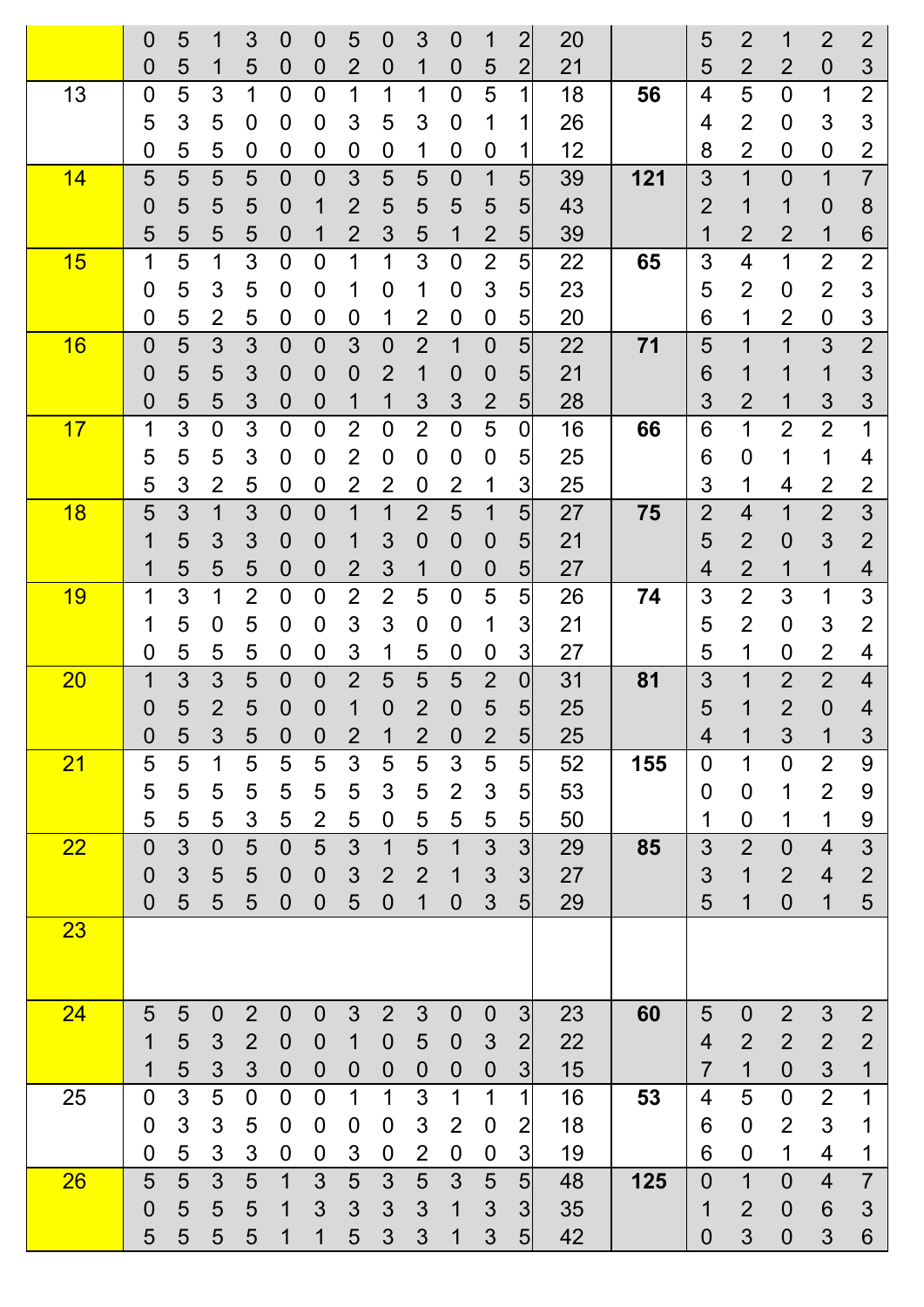| 27 | 5                | 3      | $\overline{2}$ | 1              | 0                                | $\mathbf 0$         | 1                   | 0                   | 1              | $\overline{0}$   | 5                   | 1                                 | 19       | 46  | 4              | 4                   | 1                | 1                                | $\overline{2}$          |
|----|------------------|--------|----------------|----------------|----------------------------------|---------------------|---------------------|---------------------|----------------|------------------|---------------------|-----------------------------------|----------|-----|----------------|---------------------|------------------|----------------------------------|-------------------------|
|    | $\mathbf 0$      | 3      |                | 3              | $\mathbf 0$                      | 0                   | 3                   | 0                   | $\mathbf 0$    | $\boldsymbol{0}$ | $\mathbf 0$         | 5                                 | 15       |     | 7              | 1                   | $\overline{0}$   | 3                                | 1                       |
|    | 1                | 3      | 1              | 3              | 0                                | $\boldsymbol{0}$    | 3                   | 0                   | $\mathbf 0$    | 0                | 0                   | 1                                 | 12       |     | 6              | 3                   | $\mathbf 0$      | 3                                | $\boldsymbol{0}$        |
| 28 | 5                | 5      | $\overline{0}$ | 3              | $\overline{0}$                   | 3                   | 3                   | 3                   | 3              | 1                | 3                   | 5                                 | 34       | 108 | $\overline{2}$ | $\overline{1}$      | $\mathbf 0$      | $6\phantom{1}$                   | 3                       |
|    | 5                | 5      | 5              | 5              | 1                                | 1                   | 1                   | $\overline{2}$      | 3              | 1                | 5                   | 3                                 | 37       |     | $\mathbf 0$    | 4                   | 1                | $\overline{2}$                   | 5                       |
|    | 5                | 5      | 5              | 5              | 0                                | 0                   | 5                   | 3                   | 3              | $\mathbf 0$      | 1                   | $5\overline{)}$                   | 37       |     | 3              | 1                   | $\mathbf 0$      | $\overline{2}$                   | 6                       |
| 29 | 5                | 5      | 5              | 5              | $\overline{2}$                   | 1                   | 3                   | 5                   | 5              | $\overline{2}$   | 5                   | $\overline{2}$                    | 45       | 108 | $\overline{0}$ | 1                   | 3                | 1                                | 7                       |
|    | $\mathbf 0$      | 5      | 5              | 5              | 5                                | $\mathbf 0$         | 3                   | $\overline{2}$      | 3              | $\mathbf 0$      | $\mathfrak{S}$      | 3                                 | 34       |     | 3              | $\mathbf 0$         | 1                | 4                                | 4                       |
|    | 0                | 3      | 5              | 5              | 0                                | 0                   | 3                   | 0                   | 5              | $\mathbf 0$      | $\mathfrak{S}$      | 5                                 | 29       |     | 5              | $\mathbf 0$         | $\mathbf 0$      | 3                                | 4                       |
| 30 | 5                | 5      | $\overline{0}$ | 3              | $\overline{0}$                   | $\overline{0}$      | 5                   | 1                   | $\overline{5}$ | $\mathbf 0$      | $\overline{2}$      | $\overline{5}$                    | 31       | 94  | 4              | $\overline{1}$      | 1                | 1                                | 5                       |
|    | 5                | 3      | 5              | 5              | 0                                | 0                   | 3                   | $\overline{2}$      | 3              | $\mathbf 0$      | 1                   | $5\overline{)}$                   | 32       |     | 3              | 1                   | 1                | 3                                | 4                       |
|    | 5                | 5      | 3              | 5              | 0                                | 0                   | $\overline{2}$      | 0                   | 3              | $\mathbf 0$      | 3                   | 5                                 | 31       |     | 4              | $\overline{0}$      | 1                | 3                                | 4                       |
| 31 | $\overline{0}$   | 3      | $\overline{0}$ | 3              | $\overline{2}$                   | 1                   | 1                   | 5                   | 1              | $\overline{0}$   | 1                   | $\overline{2}$                    | 19       | 48  | 3              | 4                   | $\overline{2}$   | $\overline{2}$                   | 1                       |
|    | $\overline{0}$   | 3      | 1              | 3              | 0                                | 0                   | 3                   | 0                   | 1              | $\overline{0}$   | 1                   | 3                                 | 15       |     | 5              | 3                   | $\boldsymbol{0}$ | 4                                | 0                       |
|    | 0                | 5      | $\overline{2}$ | 3              | 0                                | 0                   | 0                   | 0                   | 1              | $\mathbf 0$      | $\mathbf 0$         | 3                                 | 14       |     | 7              | 1                   | 1                | $\overline{2}$                   | 1                       |
| 32 |                  |        |                |                |                                  |                     |                     |                     |                |                  |                     |                                   |          |     |                |                     |                  |                                  |                         |
| 33 | 1                | 3      | $\overline{0}$ | $\overline{2}$ | 0                                | $\overline{0}$      | $\mathbf 0$         | $\overline{0}$      | 5              | $\mathbf 0$      | $\mathbf 0$         | 5                                 | 16       | 50  | 7              | 1                   | 1                | 1                                | $\overline{2}$          |
|    | $\mathbf 0$      | 3      | 3              | $\overline{2}$ | 0                                | 0                   | 5                   | 0                   | $\overline{2}$ | $\overline{0}$   | $\mathbf 0$         | 3                                 | 18       |     | 6              | $\mathbf 0$         | $\overline{2}$   | 3                                | 1                       |
|    | 0                | 5      | 1              | 5              | 0                                | 0                   | $\mathbf 0$         | 0                   | $\mathbf 0$    | 0                | $\mathbf 0$         | 5                                 | 16       |     | 8              | 1                   | $\boldsymbol{0}$ | $\overline{0}$                   | 3                       |
| 34 | 0                | 3      | 1              | $\overline{2}$ | $\overline{0}$                   | $\overline{0}$      | 5                   | $\overline{0}$      | 5              | 1                | 1                   | $\overline{2}$                    | 20       | 60  | 4              | 3                   | $\overline{2}$   | 1                                | $\overline{2}$          |
|    | 1                | 5      | 5              | 3              | $\mathbf 0$                      | 0                   | $\mathbf 0$         | 0                   | 3              | $\mathbf 0$      | 1                   | 5                                 | 23       |     | 5              | $\overline{2}$      | $\mathbf 0$      | $\overline{2}$                   | 3                       |
|    | 0                | 5      | $\overline{2}$ | 3              | 0                                | 0                   | $\mathbf 0$         | 0                   | 3              | $\mathbf 0$      | 1                   | 3                                 | 17       |     | 6              | 1                   | 1                | 3                                | 1                       |
| 35 | $\overline{0}$   | 3      | 5              | 3              | $\overline{2}$                   | 0                   | $\overline{2}$      | 3                   | 3              | 5                | 1                   | $\mathbf 0$                       | 27       | 74  | 3              | 1                   | $\overline{2}$   | 4                                | $\overline{2}$          |
|    | 0                | 3      | 5              | 1              | 3                                | $\boldsymbol{0}$    | $\overline{2}$      | $\mathbf 0$         | $\overline{2}$ | $\mathbf 0$      | 3                   | $\overline{2}$                    | 21       |     | 4              | 1                   | 3                | 3                                | 1                       |
|    | $\mathbf 0$      | 5      | 5              | 3              | 3                                | $\overline{0}$      | 5                   | $\overline{0}$      | 1              | $\mathbf 0$      | 1                   | $\mathbf{3}$                      | 26       |     | 4              | $\overline{2}$      | $\mathbf 0$      | 3                                | 3                       |
| 36 | $\overline{0}$   | 3      | 3              | 5              | 5                                | $\mathbf 0$         | 3                   | 5                   | $\mathfrak{S}$ | $\mathbf 0$      | $\mathbf 1$         | $\overline{3}$                    | 31       | 93  | 3              | $\overline{1}$      | $\mathbf 0$      | 5                                | 3                       |
|    | $\overline{0}$   | 5      | 5              | 3              | 1                                | $\overline{0}$      | 5                   | 1                   | 5              | 5                | $\mathbf 0$         | $\overline{3}$                    | 33       |     | 3              | $\overline{2}$      | $\mathbf 0$      | $\overline{2}$                   | 5                       |
|    | $\overline{0}$   | 5      | 5              | $\overline{2}$ | 5                                | 1                   | $\overline{2}$      | 0                   | 3              | $\overline{0}$   | 1                   | 5 <sup>1</sup>                    | 29       |     | 3              | $\overline{2}$      | $\overline{2}$   | $\overline{1}$                   | $\overline{\mathbf{4}}$ |
| 37 | 3<br>3           | 5<br>5 | 5<br>5         | 5              | $\overline{0}$<br>$\overline{2}$ | 3                   | 1<br>$\overline{2}$ | 3                   | 5<br>5         | 1                | $\mathfrak{S}$      | 5                                 | 39       | 113 | 1              | $\overline{2}$<br>1 | $\mathbf 0$<br>3 | $\overline{4}$<br>$\overline{2}$ | 5                       |
|    | 5                | 5      | 5              | 5<br>5         | 0                                | $\overline{2}$<br>0 | $\overline{2}$      | 0<br>$\overline{2}$ | $\mathfrak{S}$ | 1<br>1           | $\mathfrak{S}$<br>3 | $\overline{5}$<br>$5\overline{)}$ | 38<br>36 |     | 1<br>2         | 1                   | $\overline{2}$   | $\overline{2}$                   | 5<br>5                  |
| 38 | 1                | 3      | 1              | 3              | 3                                | 1                   | 1                   | 3                   | 5              | 5                | $\mathfrak{S}$      | 5                                 | 34       | 112 | $\overline{0}$ | $\overline{4}$      | $\mathbf 0$      | 5                                | $\overline{3}$          |
|    | $\boldsymbol{0}$ | 5      | 5              | 5              | 1                                | $\overline{2}$      | 3                   | 3                   | $\overline{2}$ | 5                | $\mathfrak{S}$      | $\overline{3}$                    | 37       |     | 1              | 1                   | $\overline{2}$   | $\overline{\mathbf{4}}$          | $\overline{\mathbf{4}}$ |
|    | $\overline{0}$   | 5      | 5              | 3              | 3                                | 1                   | 3                   | 5                   | 3              | 5                | 3                   | 5 <sub>l</sub>                    | 41       |     | 1              | 1                   | $\mathbf 0$      | 5                                | 5                       |
| 39 |                  |        |                |                |                                  |                     |                     |                     |                |                  |                     |                                   |          |     |                |                     |                  |                                  |                         |
|    |                  |        |                |                |                                  |                     |                     |                     |                |                  |                     |                                   |          |     |                |                     |                  |                                  |                         |
| 40 | 1                | 3      | $\overline{0}$ | 5              | 3                                | 1                   | 1                   | 3                   | 3              | 5                | 3                   | 3                                 | 31       | 104 | 1              | 3                   | $\mathbf 0$      | 6                                | $\overline{2}$          |
|    | $\overline{0}$   | 3      | 5              | 5              | 5                                | 1                   | $\overline{2}$      | 3                   | 5              | $\overline{2}$   | $\mathfrak{S}$      | 3                                 | 37       |     | 1              | 1                   | $\overline{2}$   | $\overline{4}$                   | $\overline{\mathbf{4}}$ |
|    | 0                | 3      | 5              | 3              | 3                                | 1                   | $\overline{2}$      | 5                   | 3              | 5                | 3                   | 3                                 | 36       |     | 1              | 1                   | 1                | 6                                | 3                       |
| 41 | 3                | 3      | 5              | 3              | 3                                | $\overline{0}$      | 1                   | 5                   | 3              | 3                | 1                   | 5 <sup>1</sup>                    | 35       | 98  | 1              | $\overline{2}$      | $\boldsymbol{0}$ | 6                                | 3                       |
|    | 3                | 5      | 5              | 3              | 0                                | 0                   | 0                   | $\overline{2}$      | 5              | 5                | $\overline{2}$      | 3                                 | 33       |     | 3              | $\mathbf 0$         | $\overline{2}$   | 3                                | 4                       |